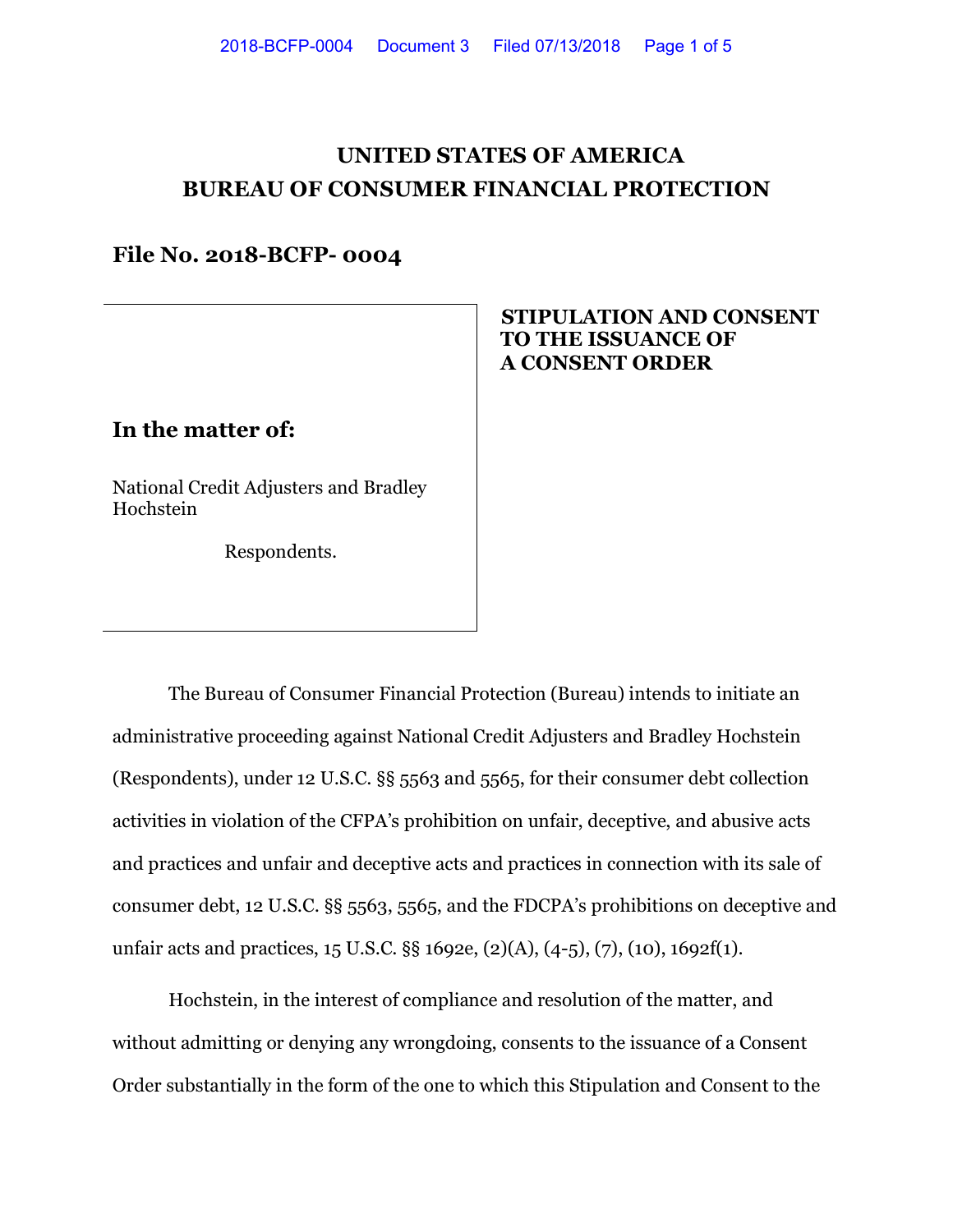Issuance of a Consent Order is attached (Consent Order), and which is incorporated by reference.

In consideration of the above premises, Hochstein agrees to the following:

#### **Jurisdiction**

1. The Bureau has jurisdiction over this matter under sections 1053 and 1055 of the Consumer Financial Protection Act of 2010 (CFPA), 12 U.S.C. §§ 5563, 5565.

#### **Consent**

- 2. Hochstein agrees to the issuance of the Consent Order, without admitting or denying any of the findings of fact or conclusions of law, except that Hochstein admits the facts necessary to establish the Bureau's jurisdiction over Hochstein and the subject matter of this action.
- 3. Hochstein agrees that the Consent Order will be deemed an "order issued with the consent of the person concerned" under 12 U.S.C.  $\S$  5563(b)(4), and agrees that the Consent Order will become a final order, effective upon issuance, and will be fully enforceable by the Bureau under 12 U.S.C. §§ 5563(d)(1) and 5565.
- 4. Hochstein voluntarily enters into this Stipulation and Consent to the Issuance of a Consent Order.
- 5. The Consent Order resolves only Hochstein's potential liability for law violations that the Bureau asserted or might have asserted based on the practices described in Section V of the Consent Order, to the extent such practices occurred during the Relevant Period and the Bureau knows about them as of the Effective Date. NCA acknowledges that no promise or representation has been made by the Bureau or any employee, agent, or representative of the Bureau, about any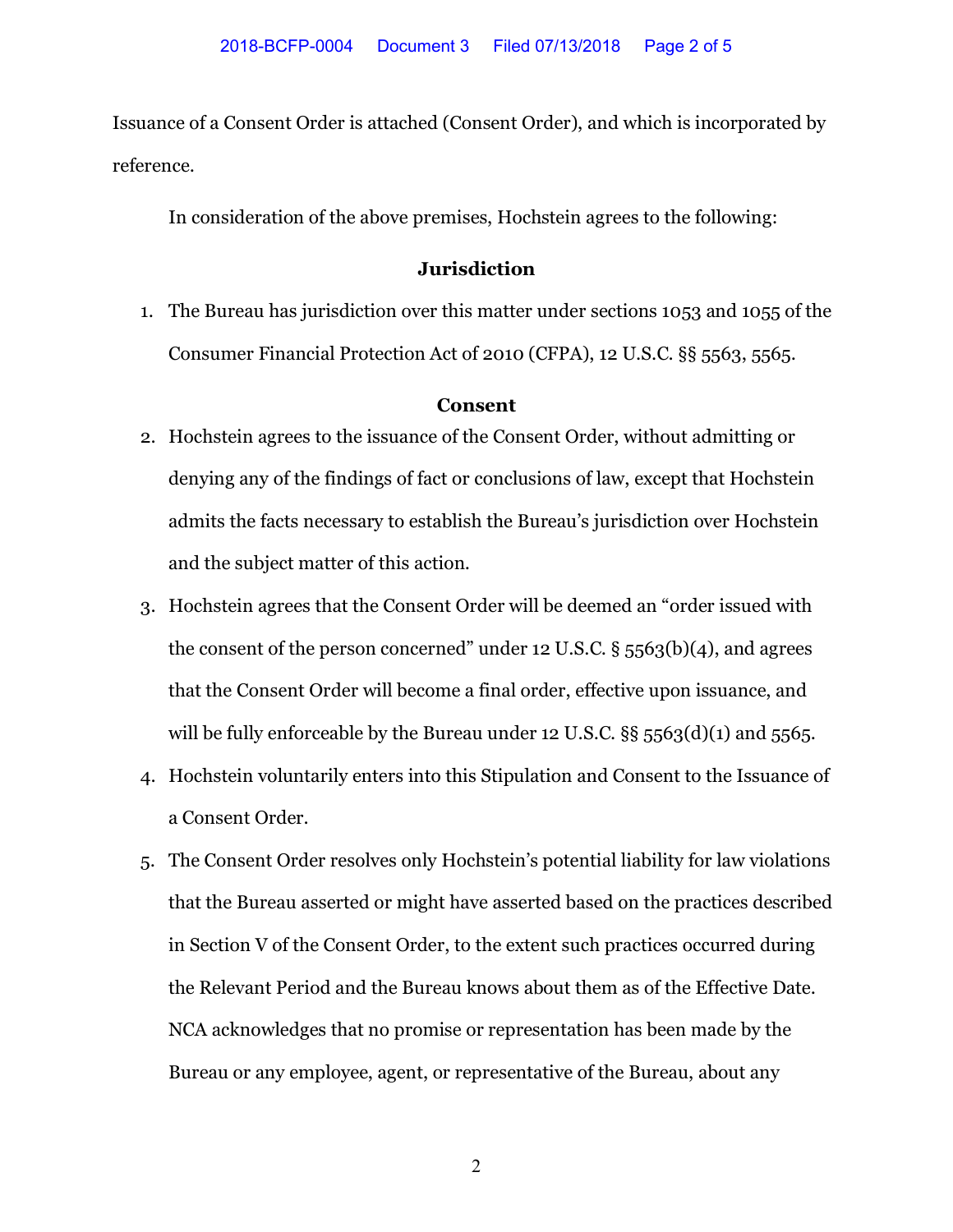liability outside of this action that may have arisen or may arise from the facts underlying this action or immunity from any such liability.

- 6. Hochstein agrees that the facts described in Section V of the Consent Order will be taken as true and be given collateral estoppel effect, without further proof, in any proceeding before the Bureau to enforce the Consent Order, or in any subsequent civil litigation by the Bureau to enforce the Consent Order or its rights to any payment or monetary judgment under the Consent Order, such as a non-dischargeability complaint in any bankruptcy case.
- 7. Hochstein, further agrees that the facts in Section V of the Consent Order establish all elements necessary to sustain an action by the Bureau under section  $523(a)(2)(A)$  of the Bankruptcy Code, U.S.C. §  $523(a)(2)(A)$ , and that for such purposes this Consent Order will have collateral estoppel effect against Hochstein, even in Hochstein's capacity as debtor-in-possession.
- 8. Hochstein agrees that the civil penalty imposed by the Consent Order represents a civil penalty owed to the United States Government, is not compensation for actual pecuniary loss, and, thus, as to Individual Respondent, it is not subject to discharge under the Bankruptcy Code under 11 U.S.C. § 523(a)(7).
- 9. The terms and provisions of this Stipulation and the Consent Order will be binding upon, and inure to the benefit of, the parties hereto and their successors in interest.
- 10. Hochstein agrees that the Bureau may present the Consent Order to the Bureau Director for signature and entry without further notice.

#### **Waivers**

- 11. Hochstein by consenting to this Stipulation, waives:
	- 3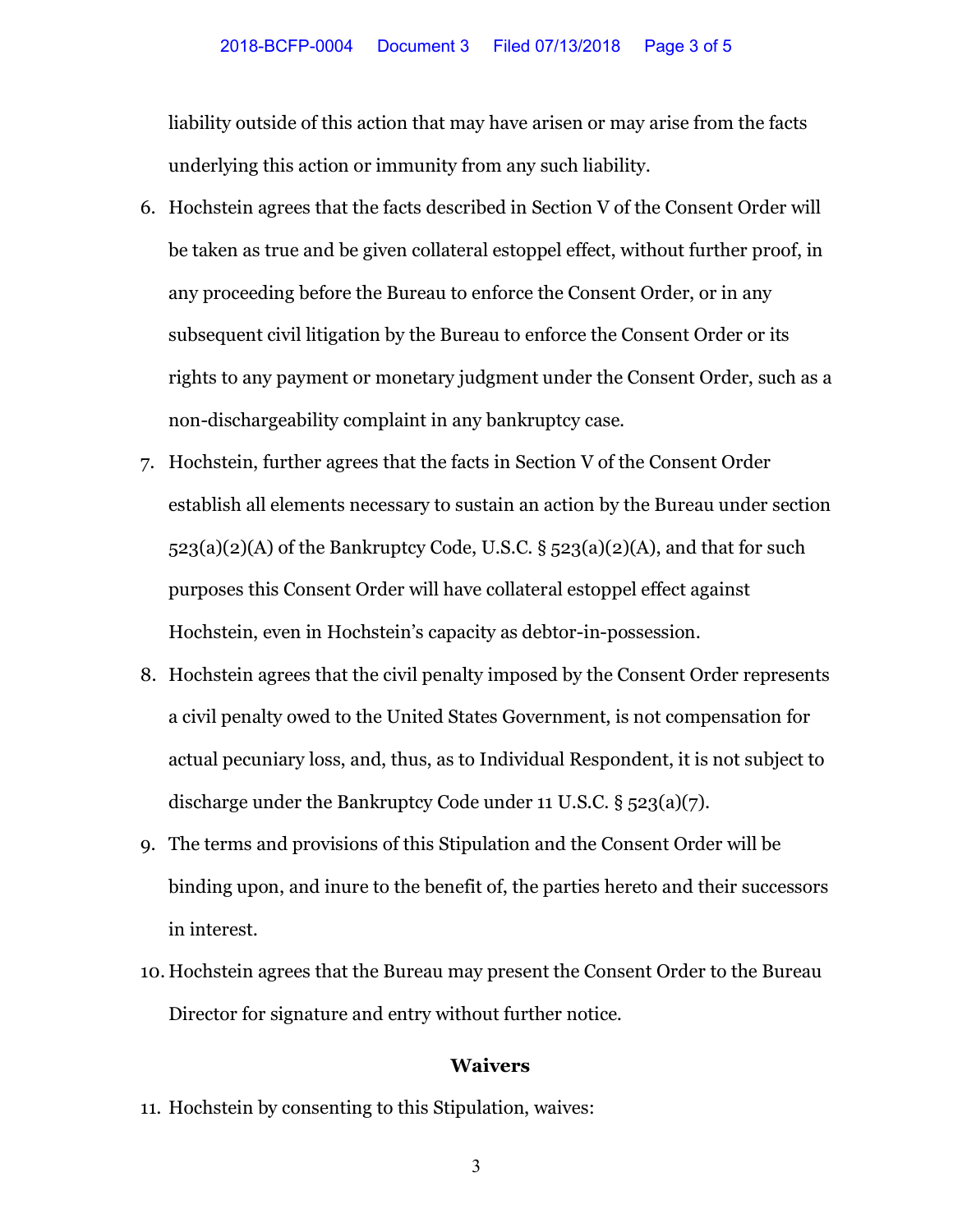- a. Any right to service of the Consent Order, and agrees that issuance of the Consent Order will constitute notice to the Hochstein of its terms and conditions;
- b. Any objection to the jurisdiction of the Bureau, including, without limitation, under section 1053 of the CFPA, 12 U.S.C. § 5563;
- c. The rights to all hearings under the statutory provisions under which the proceeding is to be or has been instituted; the filing of proposed findings of fact and conclusions of law; proceedings before, and a recommended decision by, a hearing officer; all post-hearing procedures; and any other procedural right available under section 1053 of the CFPA, 12 U.S.C. § 5563, or 12 CFR Part 1081;
- d. The right to seek any administrative or judicial review of the Consent Order;
- e. Any claim for fees, costs or expenses against the Bureau, or any of its agents or employees, and any other governmental entity, related in any way to this enforcement matter or the Consent Order, whether arising under common law or under the terms of any statute, including, but not limited to the Equal Access to Justice Act and the Small Business Regulatory Enforcement Fairness Act of 1996; for these purposes, Respondents agree that Respondents are not the prevailing party in this action because the parties have reached a good faith settlement;
- f. Any other right to challenge or contest the validity of the Consent Order;
- g. Such provisions of the Bureau's rules or other requirements of law as may be construed to prevent any Bureau employee from participating in the

4